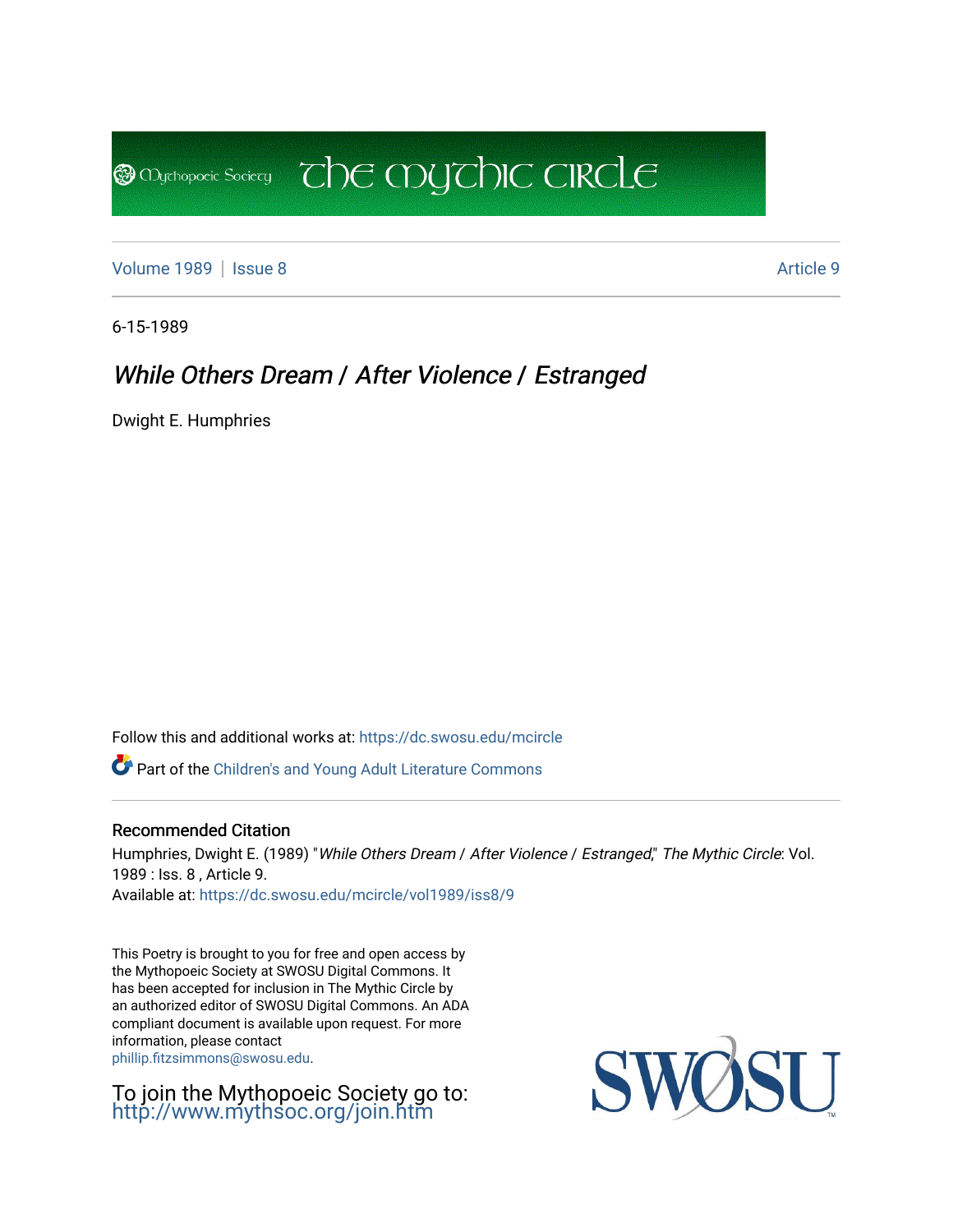### Mythcon 52: The Mythic, the Fantastic, and the Alien

Albuquerque, New Mexico; July 29 - August 1, 2022 <http://www.mythsoc.org/mythcon/mythcon-52.htm>



#### Abstract

While Others Dream: Awake while others dream I cast dusty eyes Over my heart's ruins. After Violence: Blood will not be erased; Though streets foam With a muddy flood Stains nothing can Wash away remain Estranged: I am isolate, Estranged from all I see Though I am its master.

#### Additional Keywords

Poetry; While Others Dream; After Violence; Estranged; Dwight E. Humphries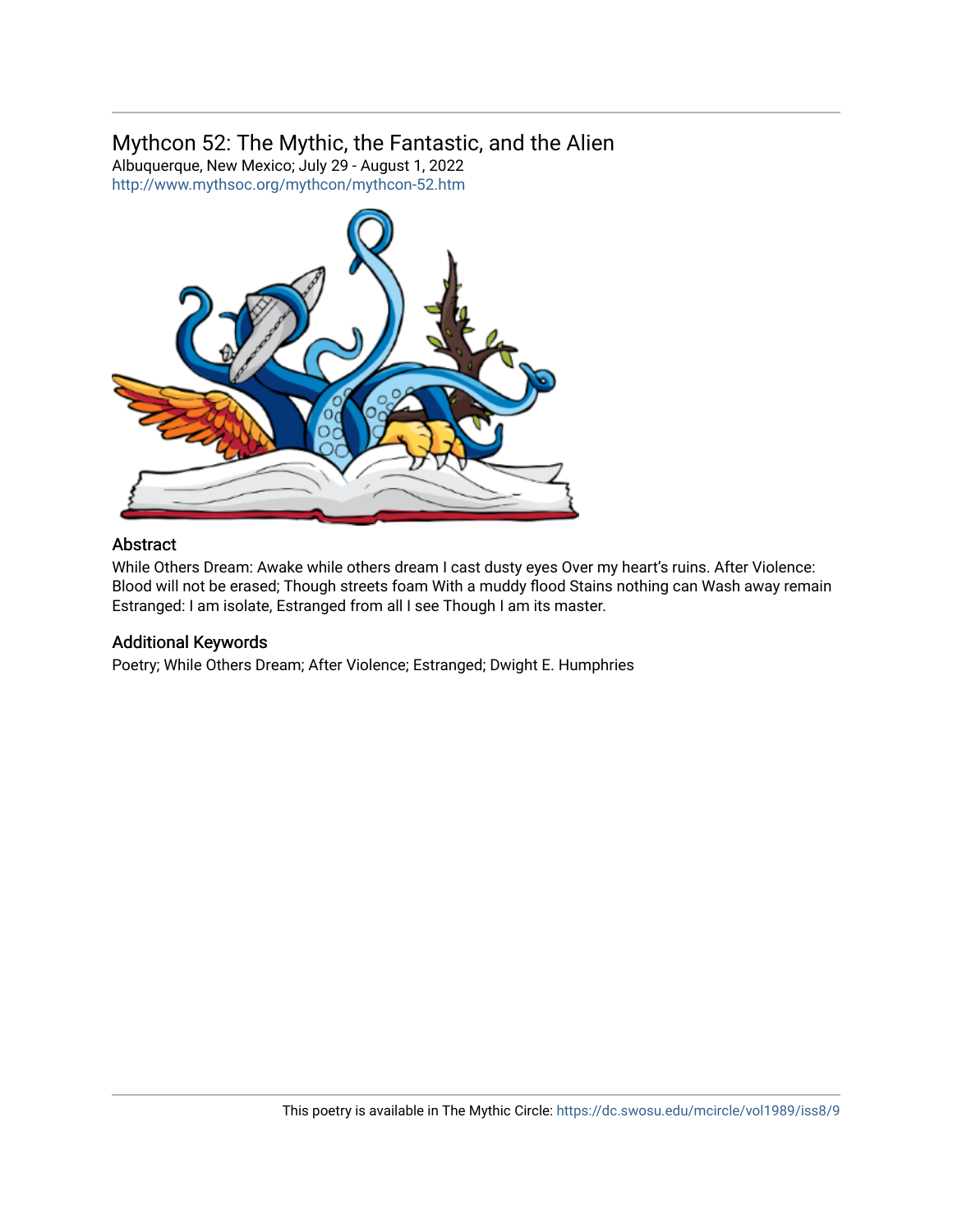

# **WHILE OTHERS DREAM**

by Dwight E. Humphries

Awake while others dream I cast dusty eyes Over my heart's ruins. Jagged, cracked, The lichened ramparts ·Are askew, Lightening struck By powers unknown.

Heat shimmers in bleak dark And warms nothing; Stones gleam, malice eyes. Awake, I see empty hours Stagger their wounded way, Vessels of echoing ages Nothing filled. The land is in aftermath, Ghost of bitter rage Ready for battle fury, Ready for mowing.

Conscious of loss, Pain too searing deep For holding, I see the vacuum Eternal as a sacred eye, Bone hand steel wielding. Among the silence I see broken treasures, Old hopes when love reigned Now whirlwind gone. Awake, I see infinity's empty web. Besieged, I have few illusions, But cherish those that remain.

# **AFTER VIOLENCE**

by Dwight E. Humphries

Blood will not be erased; Though streets foam With a muddy flood Stains nothing can Wash away remain, No salvation after violence No peace anywhere else. There is nowhere but here Where stones have drunk-- Ghosts rise with Each step I take.

No writhing can Free this earth: Time has fallen. There is nothing to wait But more pain, more torment To rouse my twisted wrath.

I'm left behind After the final war, Forgotten on A skeletal world With demons and worse-